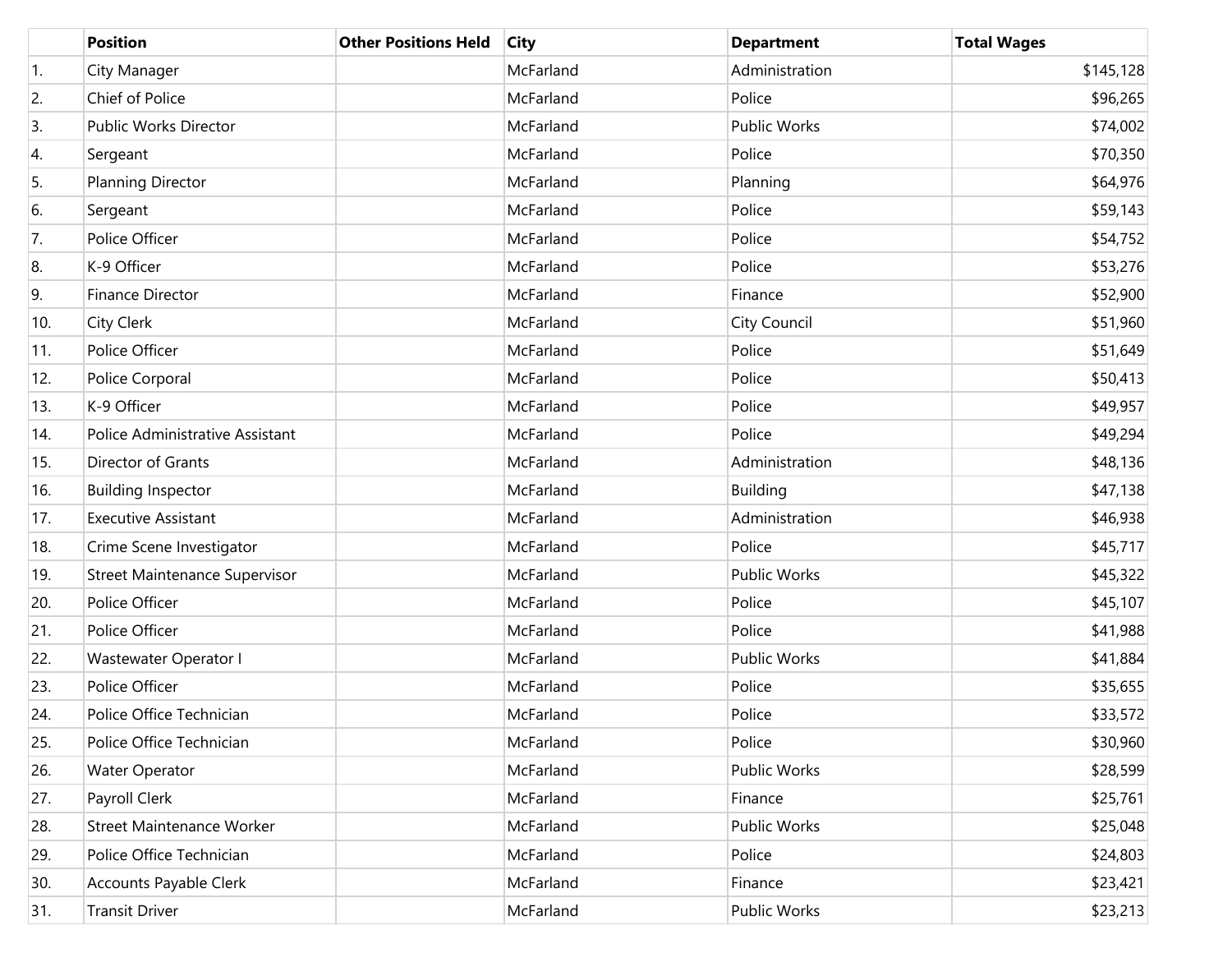| 32. | Police Officer                | McFarland | Police              | \$22,317 |
|-----|-------------------------------|-----------|---------------------|----------|
| 33. | Utility Technician            | McFarland | <b>Public Works</b> | \$22,104 |
| 34. | Police Office Technician      | McFarland | Police              | \$21,578 |
| 35. | Police Officer                | McFarland | Police              | \$19,735 |
| 36. | Front Desk Clerk              | McFarland | Finance             | \$18,158 |
| 37. | Police Officer                | McFarland | Police              | \$17,521 |
| 38. | <b>Transit Driver</b>         | McFarland | <b>Public Works</b> | \$16,196 |
| 39. | <b>Building Inspector</b>     | McFarland | Building            | \$16,088 |
| 40. | Police Office Technician      | McFarland | Police              | \$12,767 |
| 41. | Reserve Officer               | McFarland | Police              | \$11,594 |
| 42. | Animal Control Officer        | McFarland | Police              | \$11,433 |
| 43. | Police Office Technician      | McFarland | Police              | \$10,216 |
| 44. | <b>Accounting Technician</b>  | McFarland | Finance             | \$9,919  |
| 45. | <b>Accounting Assistant I</b> | McFarland | Finance             | \$8,371  |
| 46. | Reserve Officer               | McFarland | Police              | \$6,742  |
| 47. | Police Office Technician      | McFarland | Police              | \$5,573  |
| 48. | Reserve Officer               | McFarland | Police              | \$5,463  |
| 49. | Police Office Technician      | McFarland | Police              | \$3,870  |
| 50. | Police Office Technician      | McFarland | Police              | \$3,525  |
| 51. | Police Office Technician      | McFarland | Police              | \$3,480  |
| 52. | Reserve Officer               | McFarland | Police              | \$3,004  |
| 53. | Councilmember                 | McFarland | City Council        | \$2,400  |
| 54. | Councilmember                 | McFarland | City Council        | \$2,400  |
| 55. | Councilmember                 | McFarland | City Council        | \$2,400  |
| 56. | Mayor                         | McFarland | <b>City Council</b> | \$2,400  |
| 57. | Mayor Pro Tem                 | McFarland | <b>City Council</b> | \$2,400  |
| 58. | Police Office Technician      | McFarland | Police              | \$1,620  |
| 59. | Reserve Officer               | McFarland | Police              | \$1,169  |
| 60. | Reserve Officer               | McFarland | Police              | \$323    |
| 61. | Police Office Technician      | McFarland | Police              | \$270    |
| 62. | Councilmember                 | McFarland | <b>City Council</b> | \$200    |
| 63. | Reserve Officer               | McFarland | Police              | \$181    |